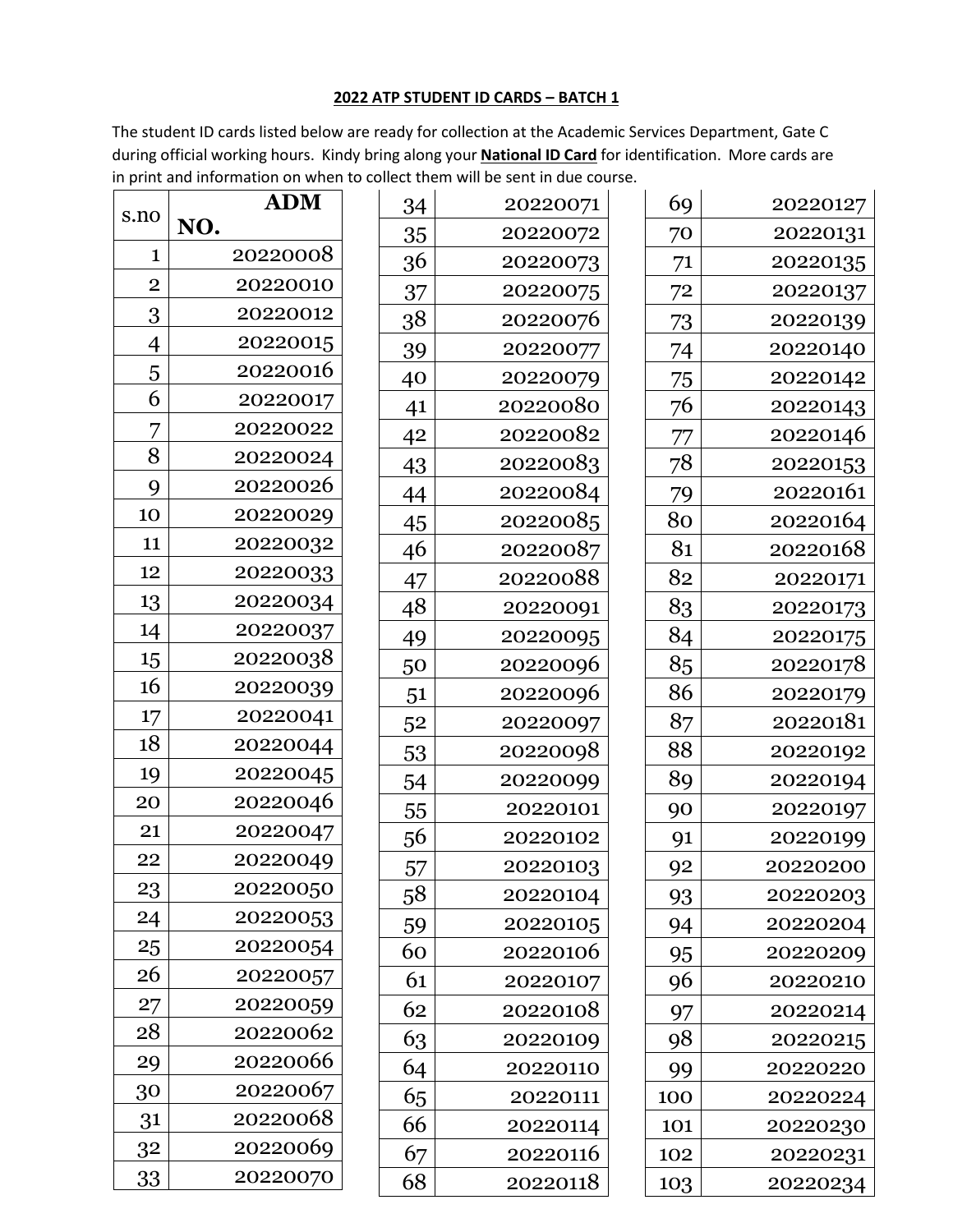| 182 | 20220553 |
|-----|----------|
| 183 | 20220554 |
| 184 | 20220556 |
| 185 | 20220557 |
| 186 | 20220559 |
| 187 | 20220562 |
| 188 | 20220563 |
| 189 | 20220565 |
| 190 | 20220566 |
| 191 | 20220567 |
| 192 | 20220569 |
| 193 | 20220570 |
| 194 | 20220571 |
| 195 | 20220574 |
| 196 | 20220577 |
| 197 | 20220578 |
| 198 | 20220580 |
| 199 | 20220582 |
| 200 | 20220585 |
| 201 | 20220586 |
| 202 | 20220587 |
| 203 | 20220590 |
| 204 | 20220592 |
| 205 | 20220593 |
| 206 | 20220594 |
| 207 | 20220600 |
| 208 | 20220601 |
| 209 | 20220603 |
| 210 | 20220604 |
| 211 | 20220605 |
| 212 | 20220608 |
| 213 | 20220609 |
| 214 | 20220610 |
| 215 | 20220613 |
| 216 | 20220614 |
| 217 | 20220615 |
| 218 | 20220616 |
| 219 | 20220618 |
| 220 | 20220620 |

| 143 | 20220419 |  |  |
|-----|----------|--|--|
| 144 | 20220420 |  |  |
| 145 | 20220429 |  |  |
| 146 | 20220432 |  |  |
| 147 | 20220435 |  |  |
| 148 | 20220442 |  |  |
| 149 | 20220444 |  |  |
| 150 | 20220447 |  |  |
| 151 | 20220456 |  |  |
| 152 | 20220458 |  |  |
| 153 | 20220466 |  |  |
| 154 | 20220467 |  |  |
| 155 | 20220470 |  |  |
| 156 | 20220475 |  |  |
| 157 | 20220483 |  |  |
| 158 | 20220488 |  |  |
| 159 | 20220490 |  |  |
| 160 | 20220498 |  |  |
| 161 | 20220503 |  |  |
| 162 | 20220507 |  |  |
| 163 | 20220514 |  |  |
| 164 | 20220519 |  |  |
| 165 | 20220523 |  |  |
| 166 | 20220525 |  |  |
| 167 | 20220526 |  |  |
| 168 | 20220527 |  |  |
| 169 | 20220528 |  |  |
| 170 | 20220530 |  |  |
| 171 | 20220531 |  |  |
| 172 | 20220537 |  |  |
| 173 | 20220540 |  |  |
| 174 | 20220542 |  |  |
| 175 | 20220543 |  |  |
| 176 | 20220545 |  |  |
| 177 | 20220546 |  |  |
| 178 | 20220547 |  |  |
| 179 | 20220548 |  |  |
| 180 | 20220549 |  |  |
| 181 | 20220552 |  |  |

| 104 | 20220235 |
|-----|----------|
| 105 | 20220236 |
| 106 | 20220237 |
| 107 | 20220238 |
| 108 | 20220242 |
| 109 | 20220253 |
| 110 | 20220255 |
| 111 | 20220258 |
| 112 | 20220264 |
| 113 | 20220271 |
| 114 | 20220272 |
| 115 | 20220277 |
| 116 | 20220289 |
| 117 | 20220290 |
| 118 | 20220291 |
| 119 | 20220296 |
| 120 | 20220317 |
| 121 | 20220319 |
| 122 | 20220322 |
| 123 | 20220326 |
| 124 | 20220331 |
| 125 | 20220343 |
| 126 | 20220350 |
| 127 | 20220355 |
| 128 | 20220357 |
| 129 | 20220367 |
| 130 | 20220369 |
| 131 | 20220373 |
| 132 | 20220374 |
| 133 | 20220375 |
| 134 | 20220376 |
| 135 | 20220381 |
| 136 | 20220389 |
| 137 | 20220390 |
| 138 | 20220398 |
| 139 | 20220399 |
| 140 | 20220407 |
| 141 | 20220409 |
| 142 | 20220410 |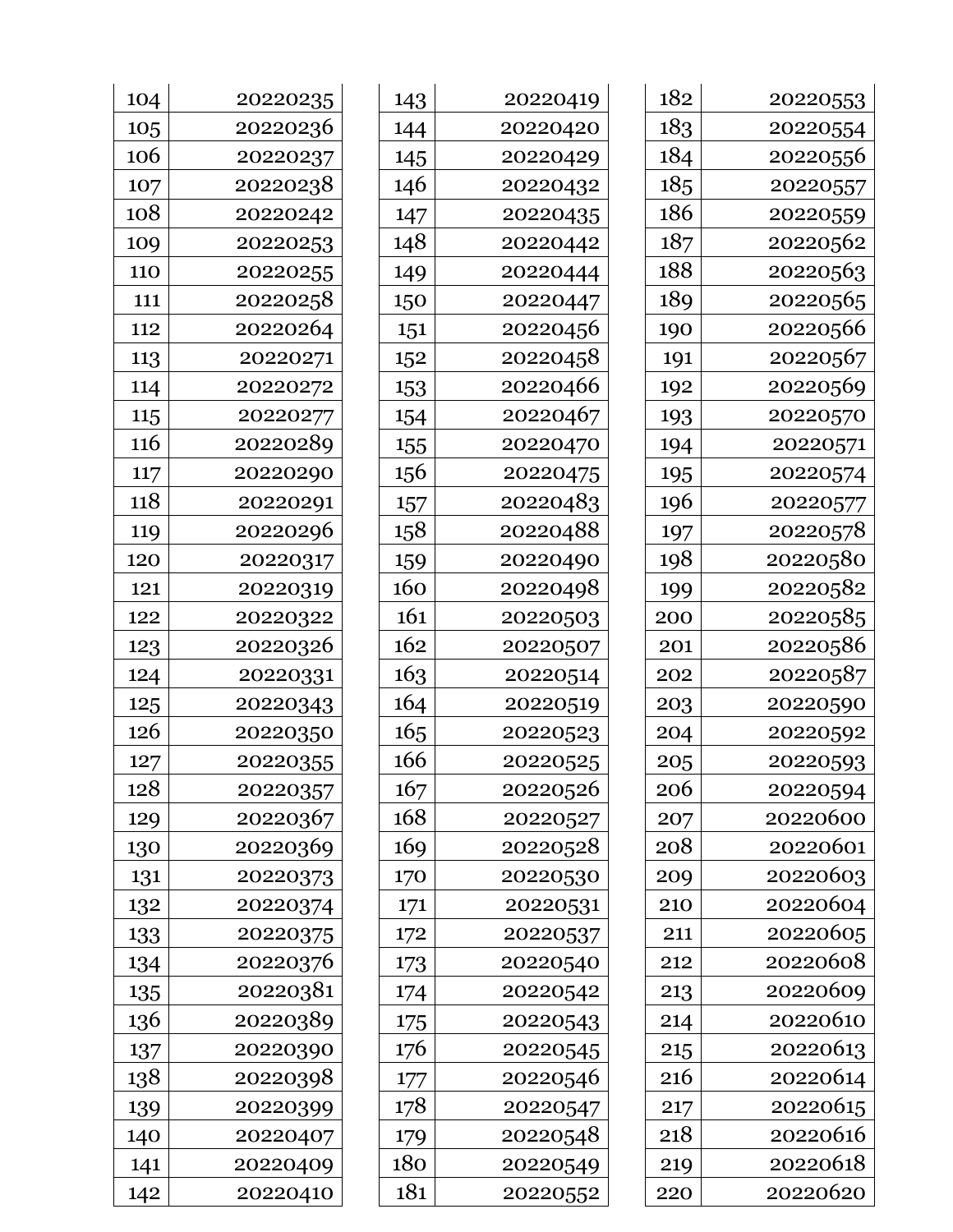| 299 | 20220872 |
|-----|----------|
| 300 | 20220874 |
| 301 | 20220875 |
| 302 | 20220878 |
| 303 | 20220884 |
| 304 | 20220885 |
| 305 | 20220887 |
| 306 | 20220889 |
| 307 | 20220891 |
| 308 | 20220895 |
| 309 | 20220897 |
| 310 | 20220902 |
| 311 | 20220911 |
| 312 | 20220919 |
| 313 | 20220921 |
| 314 | 20220922 |
| 315 | 20220923 |
| 316 | 20220941 |
| 317 | 20220942 |
| 318 | 20220949 |
| 319 | 20220950 |
| 320 | 20220954 |
| 321 | 20220955 |
| 322 | 20220958 |
| 323 | 20220961 |
| 324 | 20220966 |
| 325 | 20220968 |
| 326 | 20220970 |
| 327 | 20220973 |
| 328 | 20220974 |
| 329 | 20220975 |
| 330 | 20220979 |
| 331 | 20220980 |
| 332 | 20220983 |
| 333 | 20220984 |
| 334 | 20220988 |
| 335 | 20220989 |
| 336 | 20220990 |
| 337 | 20220994 |
|     |          |

| 260 | 20220710 |
|-----|----------|
| 261 | 20220711 |
| 262 | 20220724 |
| 263 | 20220731 |
| 264 | 20220733 |
| 265 | 20220736 |
| 266 | 20220738 |
| 267 | 20220741 |
| 268 | 20220742 |
| 269 | 20220745 |
| 270 | 20220749 |
| 271 | 20220754 |
| 272 | 20220755 |
| 273 | 20220759 |
| 274 | 20220761 |
| 275 | 20220762 |
| 276 | 20220766 |
| 277 | 20220767 |
| 278 | 20220769 |
| 279 | 20220771 |
| 280 | 20220777 |
| 281 | 20220778 |
| 282 | 20220789 |
| 283 | 20220790 |
| 284 | 20220792 |
| 285 | 20220793 |
| 286 | 20220799 |
| 287 | 20220805 |
| 288 | 20220808 |
| 289 | 20220815 |
| 290 | 20220826 |
| 291 | 20220847 |
| 292 | 20220849 |
| 293 | 20220853 |
| 294 | 20220857 |
| 295 | 20220858 |
| 296 | 20220859 |
| 297 | 20220863 |
| 298 | 20220867 |

| 221 | 20220622 |
|-----|----------|
| 222 | 20220623 |
| 223 | 20220624 |
| 224 | 20220625 |
| 225 | 20220627 |
| 226 | 20220629 |
| 227 | 20220630 |
| 228 | 20220631 |
| 229 | 20220632 |
| 230 | 20220633 |
| 231 | 20220634 |
| 232 | 20220636 |
| 233 | 20220638 |
| 234 | 20220639 |
| 235 | 20220641 |
| 236 | 20220642 |
| 237 | 20220643 |
| 238 | 20220644 |
| 239 | 20220645 |
| 240 | 20220648 |
| 241 | 20220650 |
| 242 | 20220651 |
| 243 | 20220654 |
| 244 | 20220655 |
| 245 | 20220656 |
| 246 | 20220657 |
| 247 | 20220658 |
| 248 | 20220659 |
| 249 | 20220660 |
| 250 | 20220661 |
| 251 | 20220663 |
| 252 | 20220664 |
| 253 | 20220665 |
| 254 | 20220666 |
| 255 | 20220670 |
| 256 | 20220673 |
| 257 | 20220681 |
| 258 | 20220686 |
| 259 | 20220697 |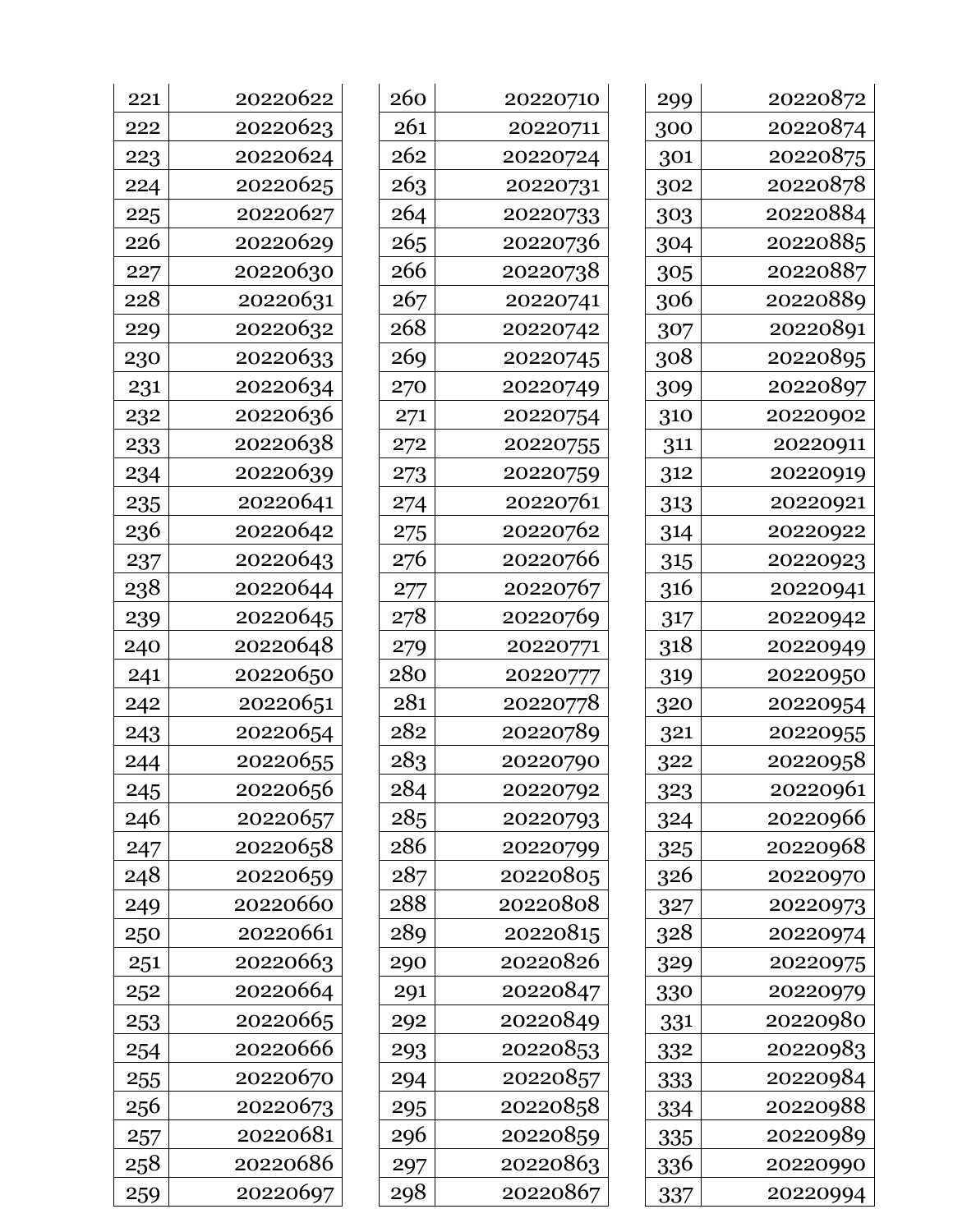| 416 | 20221314 |
|-----|----------|
| 417 | 20221315 |
| 418 | 20221318 |
| 419 | 20221320 |
| 420 | 20221323 |
| 421 | 20221325 |
| 422 | 20221327 |
| 423 | 20221333 |
| 424 | 20221337 |
| 425 | 20221339 |
| 426 | 20221343 |
| 427 | 20221348 |
| 428 | 20221350 |
| 429 | 20221360 |
| 430 | 20221362 |
| 431 | 20221372 |
| 432 | 20221376 |
| 433 | 20221378 |
| 434 | 20221382 |
| 435 | 20221386 |
| 436 | 20221392 |
| 437 | 20221393 |
| 438 | 20221396 |
| 439 | 20221398 |
| 440 | 20221400 |
| 441 | 20221401 |
| 442 | 20221420 |
| 443 | 20221423 |
| 444 | 20221424 |
| 445 | 20221425 |
| 446 | 20221426 |
| 447 | 20221429 |
| 448 | 20221437 |
| 449 | 20221446 |
| 450 | 20221451 |
| 451 | 20221455 |
| 452 | 20221460 |
| 453 | 20221463 |
| 454 | 20221465 |

| 377 | 20221153 |
|-----|----------|
| 378 | 20221154 |
| 379 | 20221158 |
| 380 | 20221162 |
| 381 | 20221164 |
| 382 | 20221169 |
| 383 | 20221175 |
| 384 | 20221179 |
| 385 | 20221180 |
| 386 | 20221181 |
| 387 | 20221189 |
| 388 | 20221195 |
| 389 | 20221200 |
| 390 | 20221203 |
| 391 | 20221206 |
| 392 | 20221208 |
| 393 | 20221210 |
| 394 | 20221211 |
| 395 | 20221212 |
| 396 | 20221217 |
| 397 | 20221224 |
| 398 | 20221225 |
| 399 | 20221226 |
| 400 | 20221237 |
| 401 | 20221250 |
| 402 | 20221253 |
| 403 | 20221259 |
| 404 | 20221262 |
| 405 | 20221264 |
| 406 | 20221267 |
| 407 | 20221271 |
| 408 | 20221275 |
| 409 | 20221284 |
| 410 | 20221285 |
| 411 | 20221289 |
| 412 | 20221290 |
| 413 | 20221291 |
| 414 | 20221294 |
| 415 | 20221305 |

| 338         | 20221000 |
|-------------|----------|
| 339         | 20221004 |
| 340         | 20221005 |
| 341         | 20221009 |
| 342         | 20221011 |
| 343         | 20221014 |
| 344         | 20221015 |
| 345         | 20221017 |
| 346         | 20221019 |
| 347         | 20221028 |
| 348         | 20221029 |
| 349         | 20221044 |
| 350         | 20221050 |
| 351         | 20221058 |
| 352         | 20221059 |
| 353         | 20221060 |
| 354         | 20221064 |
| 355         | 20221066 |
| 356         | 20221073 |
| 357         | 20221075 |
| <u>3</u> 58 | 20221077 |
| 359         | 20221079 |
| 360         | 20221080 |
| 361         | 20221081 |
| 362         | 20221086 |
| 363         | 20221087 |
| 364         | 20221088 |
| 365         | 20221090 |
| 366         | 20221096 |
| 367         | 20221102 |
| 368         | 20221103 |
| 369         | 20221106 |
| 370         | 20221111 |
| 371         | 20221113 |
| 372         | 20221135 |
| 373         | 20221138 |
| 374         | 20221142 |
| 375         | 20221149 |
| 376         | 20221152 |